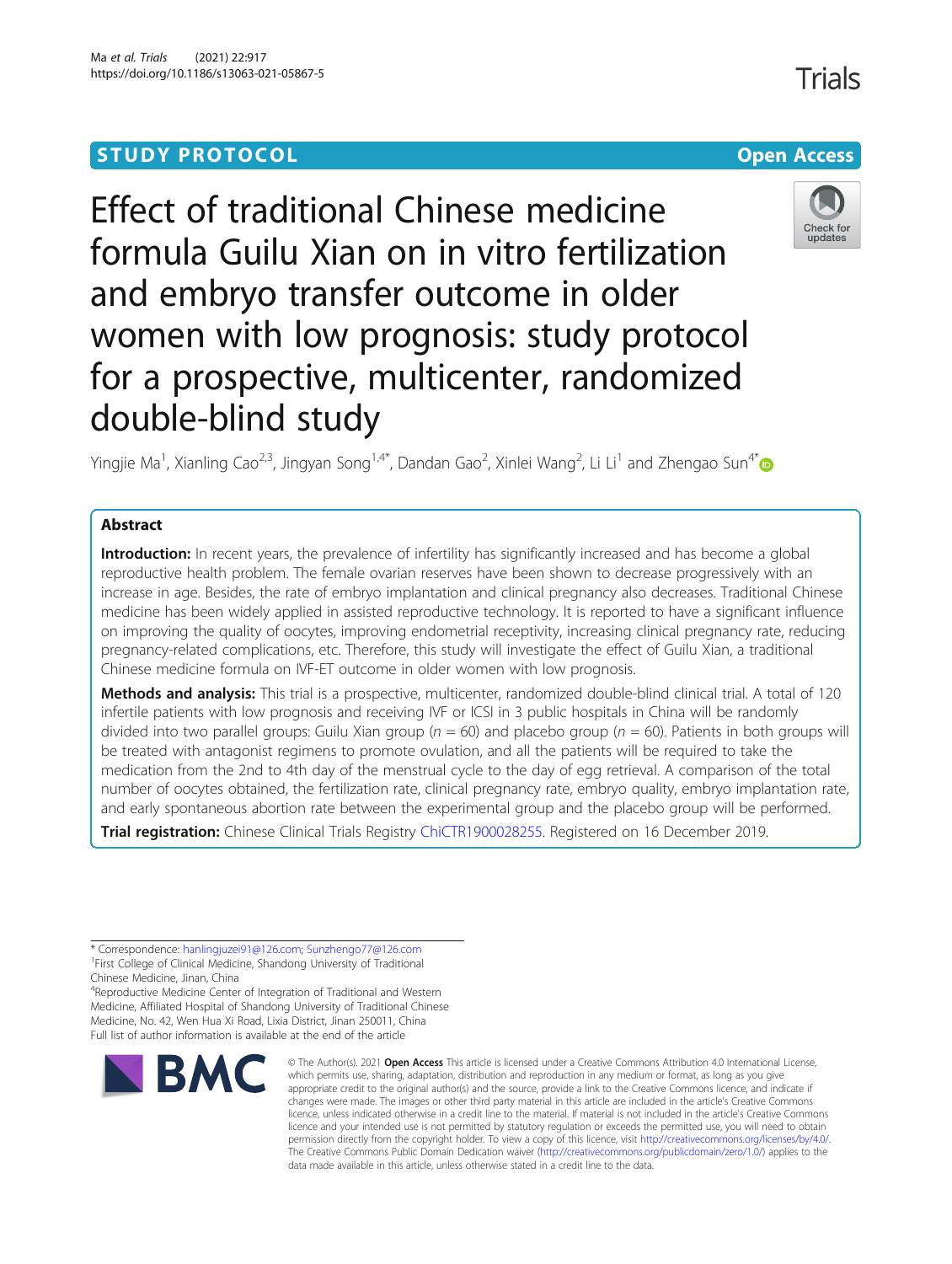# Introduction

Infertility affects about 8 to 12% of couples of childbearing age globally, and this accounts for more than 186 million people, and the majority of them being residents of developing countries. Increasing age in women is one of the most powerful negative predictors of fertility [\[1](#page-5-0)]. Rapid social and economic development has led to a gradual increase in the number of people with late marriages and childbearing, especially with the liberalization of the policy of "comprehensive second child." This has increased in the number of older women seeking assisted reproductive technology (ART) treatment. The reproductive ability of women gradually decreases with increasing age [[2\]](#page-5-0). Irreversible aging of the ovaries may lead to diminished ovarian reserves (DOR), however, in vitro fertilization-embryo transfer (IVF-ET) technology has become an effective treatment for DOR in older women. Although IVF-ET is increasingly being used to deal with infertility, the clinical pregnancy and live birth rate among older women with a poor ovarian response to exogenous gonadotropin stimulation (DOR) remains unsatisfactory.

Low prognosis is considered one of the most common and intractable problems of IVF-ET treatment occurring in about 47% of women. Out of these, 55% are women above the age of 35 years and with insufficient ovarian reserves [\[3](#page-5-0)–[5](#page-5-0)]. The main cause of diminished ovarian response declines in the number of follicles responsive to FSH. This phenomenon is most common in older women with severely decreased ovarian reserves due to accelerated follicle loss [\[6](#page-5-0)]. However, in some cases, patients with good ovarian reserves may experience poor ovarian response owing to the gonadotropin dosage used [[7\]](#page-5-0) or due to the impact of genetic polymorphisms of endogenous gonadotropins and their receptors  $[8-10]$  $[8-10]$  $[8-10]$  $[8-10]$  $[8-10]$ . These factors change the response of recruitable follicles to exogenous gonadotropins, and this is associated with several problems such as a small number of eggs, poor embryo quality, poor pregnancy outcomes, etc. Therefore, patients with low prognosis are in need of high gonadotropin (Gn) dose and cycles for ovarian stimulation during the IVF cycle. This causes emotional and physical pain and financial burden to couples [[6\]](#page-5-0). Currently, there are no effective ways of improving clinical pregnancy and live birth rates for patients with increased age and poor ovarian reserve [[11\]](#page-5-0). The follicular fluid provides an important microenvironment in the growth and development of oocytes. Several metabolites in the follicular fluid are associated with the oocyte's ability to undergo fertilization, embryonic development, and pregnancy outcome [\[12](#page-5-0)].

Traditional Chinese medicine has a significant effect on improving the quality of oocytes, improving the endometrial receptivity, increasing the clinical pregnancy rate, and reducing pregnancy-related complications. Tortoise deer erxian ointment, also known as tortoise deer erxian gum, was first recorded by Wang Sancai, a Chinese physician in the Ming Dynasty(1569). Guilu Xian reported the addition of turtle shell glue to the original "Guilu Erxian Ointment" and adjusted the dosage to strengthen the effect of nourishing yin and latent yang. The prescription is based on the tortoise shell glue and turtle shell glue as the main medicine, which functions in tonifying the kidney and as a nourishing essence and yin and latent yang. The application of deer horn glue is based on the fact that "those who are good at tonifying yin must seek yin in yang, then yin is born in yang, and the source of spring is not thirsty" [\[13](#page-5-0)]. This maximizes the tonifying effect in the balance of yin and yang. Therefore, Guilu Xian has the effect of tonifying the kidney essence, nourishing yin and latent yang, replenishing qi and nourishing spirit, and delaying aging. According to TCM theory, the pathogenesis of older women with low prognosis is deficient kidney essence, spleen qi deficiency, liver depression, and blood deficiency. "Tonifying the kidney, regulating the liver and invigorating the spleen" is the main treatment method, which corresponds to the tortoise deer fairy syndrome previously described. Recent studies have shown that TCM formula Guilu Erxian ointment has a good effect on the treatment of the reproductive system, and has an estrogenic effect  $[14-17]$  $[14-17]$  $[14-17]$ . However, there is no clear case on how to improve prognosis among older women. Therefore, there is necessary that a well-designed randomized controlled trial to confirm the effectiveness and safety of Guilu Xian in improving IVF-ET outcome in older women with low prognosis.

### Methods and analysis

# Aims of the study

To explore the effect of Guilu Xian, a traditional Chinese medicine formula on the IVF-ET outcome in older women with low prognosis.

# Trial design

This is a prospective, randomized, placebo-controlled, double-blind, superiority trial assigned in a 1:1 ratio. The study institutions were the Genetic and Reproductive Center of Traditional Chinese and Western Medicine, Affiliated Hospital of Shandong University of Traditional Chinese Medicine, the Second Affiliated Hospital of Shandong University of Traditional Chinese Medicine, and Jinan Central Hospital. The project leader regularly coordinates and communicates with each unit to understand the progress of the project and ensure the smooth progress of the project and the guarantee of quality. In order to ensure that there are enough participants, we will take measures such as providing free basic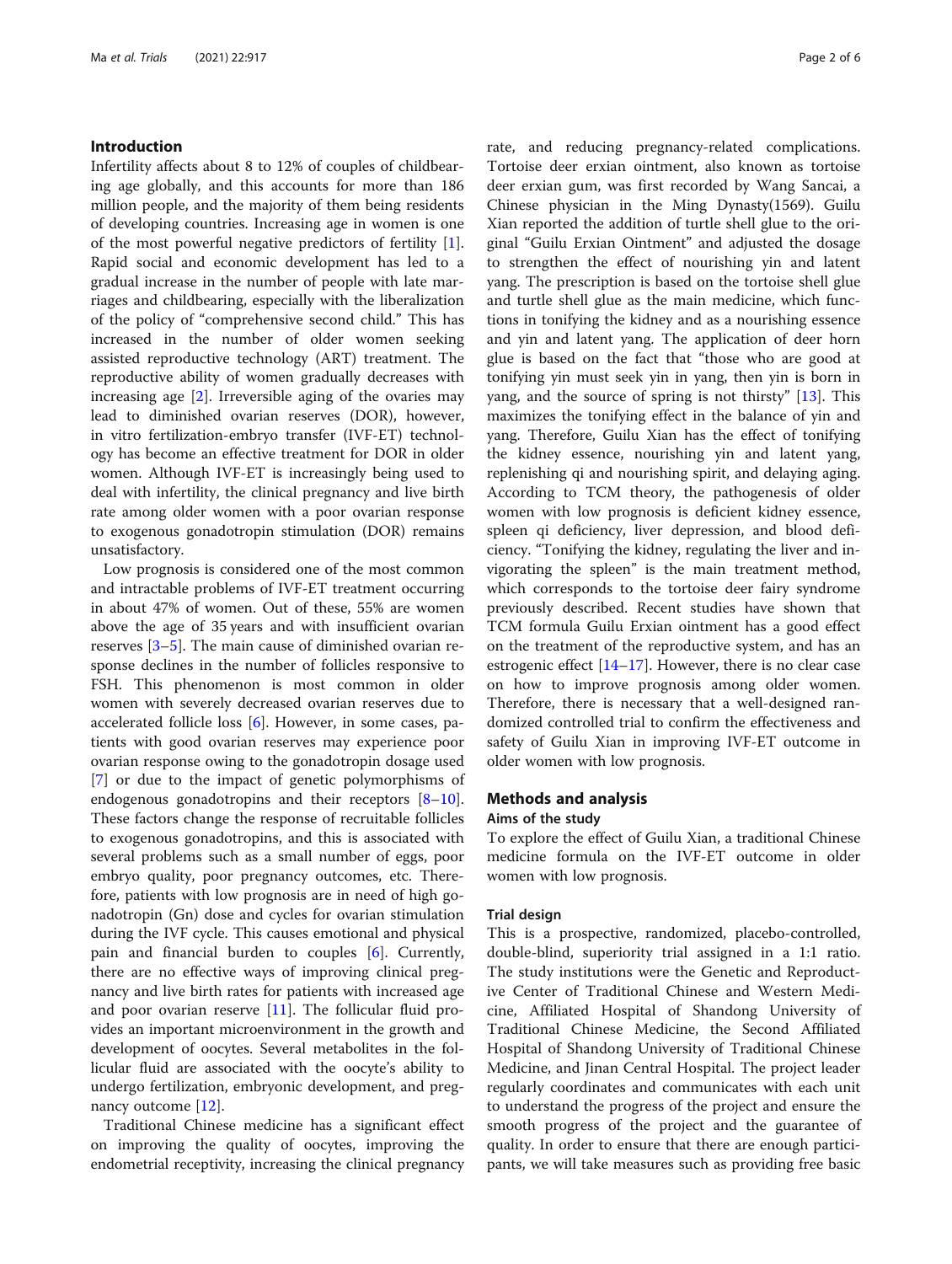examinations, free drugs, and car allowance to better attract participants to join.

The inclusion criteria for this study will be patients aged between 35 and 42 years old, with insufficient ovarian reserve parameters (The POSEIDON criteria AFC < 5, AMH  $< 1.1$  ng/mL) [\[18\]](#page-5-0), and poor ovarian response (that is, the number of oocytes obtained after standard ovarian stimulation is less than 3). Patients should meet the diagnostic criteria of western medicine infertility, that is, women living without contraception for at least 12 months who are not pregnant are infertile [\[19\]](#page-5-0).

The exclusion criteria are women with BMI  $\geq 25$  kg/ m<sup>2</sup>; women who suffer from genetic diseases that are not suitable for childbearing as stipulated in the Maternal and Child Health Care Law; women with severe endometriosis, adenomyosis, and immune infertility; with untreated hydrosalpinx; with congenital or acquired abnormal development of the uterus and severe deformities of other reproductive organs; women with a history of endocrine dysfunction such as reproductive system tumor, thyroid dysfunction, and hyperprolactinemia; women receiving ovarian stimulation therapy or OCP in recent 3 months; women with a previous history of gynecological surgery such as the ovary; and all other contraindications of assisted reproductive technology.

The discontinuation criteria will be women who have adverse reactions such as nausea and obesity occurring during medication, women with no dominant follicular growth, early follicular ovulation, and no egg acquisition during ovarian stimulation. Three days after egg harvesting, the embryo was not formed.

#### Technical route

See Annex [1](#page-4-0) for details.

# Schedule of the study process

See Annex [2](#page-4-0) for details.

# Case registration and allocation

The clinicians being involved in the study will record the basic AFC and AMH values of the patients after obtaining informed consent from the participants. Upon meeting the inclusion criteria, the patients will be randomly distributed in groups with the order of registration, and the clinicians are responsible for recruiting patients in sequence and will use case questionnaires to record their identity, age, and other basic information.

The clinicians will give medication to participants within 3 days after screening. Data will be recorded on drug distribution and use, and timely reports provided to the clinicians on the drug dose and patients' discomfort during the process.

This study will include 120 patients who will be recruited and randomly divided into two groups using the R language version 3.5.1: the elderly test group and the elderly control group. Sixty, patients will be treated with Guilu Xian and 60 with the placebo. The elderly and the experimental group will be treated with an antagonist, and the tortoise deer fairy and placebo will be administered from the third day of menstruation before IVF.

# Ovarian stimulation and egg extraction and transplantation

The flexible GnRH antagonist regimen will be utilized in the COS regimen in both groups. On day 3 of the cycle, gonadotropin (Serono) or urinary gonadotropin (Lubao biochemical Pharmaceutical Company, Zhuhai Lizhu Group) 300 IU will be administered, and regular monitoring of follicular development performed. When  $\geq 1$ dominant follicle is at least  $\geq 14$  mm in diameter or LH 10 U/L, GnRH-ant will be administered. However, when ≥ 2 dominant follicles are ≥ 18 mm in diameter, urogenic hCG  $8000~10,000$  U or r-hCG 250 μg will be administered. Transvaginal ultrasound-guided paracentesis will be performed 36 h after the injection of HCG. Fresh or frozen embryo transfer will be based on the patient's characteristics such as intima growth value,  $P$  value, and embryo score. Following transplantation, progesterone will be injected into the supporting luteal muscle at 40 mg/ day or application of progesterone vaginal sustained-release gel at 90 mg/day. Drug administration will be stopped from the day of transplantation to the 10th week of gestation.

# Estimation of the sample size

In a recent study in China, it was reported that in conventional IVF or ICSI, the total number of retrieved eggs in the treatment group (259.77±25.45) was significantly higher than that in the placebo group (235.59±26.44). In this study, the number of eggs obtained in the Guiluxian group was 11 under the original hypothesis and 9 under the alternative hypothesis (9 in the placebo group). The bilateral Z test of the combined variance will be used to estimate the sample size at 0.05 level of significance. The ratio between groups will be1:1. The minimum sample size found for each group is 49 people, hence a total of 98 people. Besides, 90% of the detection ability will be obtained, and the difference in ratio between groups is 0.15. Considering a dropout rate of 15%, we will be expected to enroll 120 participants, with 60 participants in each group (see supplementary files [1](#page-4-0) and [2](#page-4-0) for details).

# Randomization and blinding

After signing the informed consent form, volunteers participating in the trial were randomly assigned to one of the two trial groups in a 1:1 ratio using stratified zone group randomization, and random numbers were generated using R software version 3.5.1. A strictly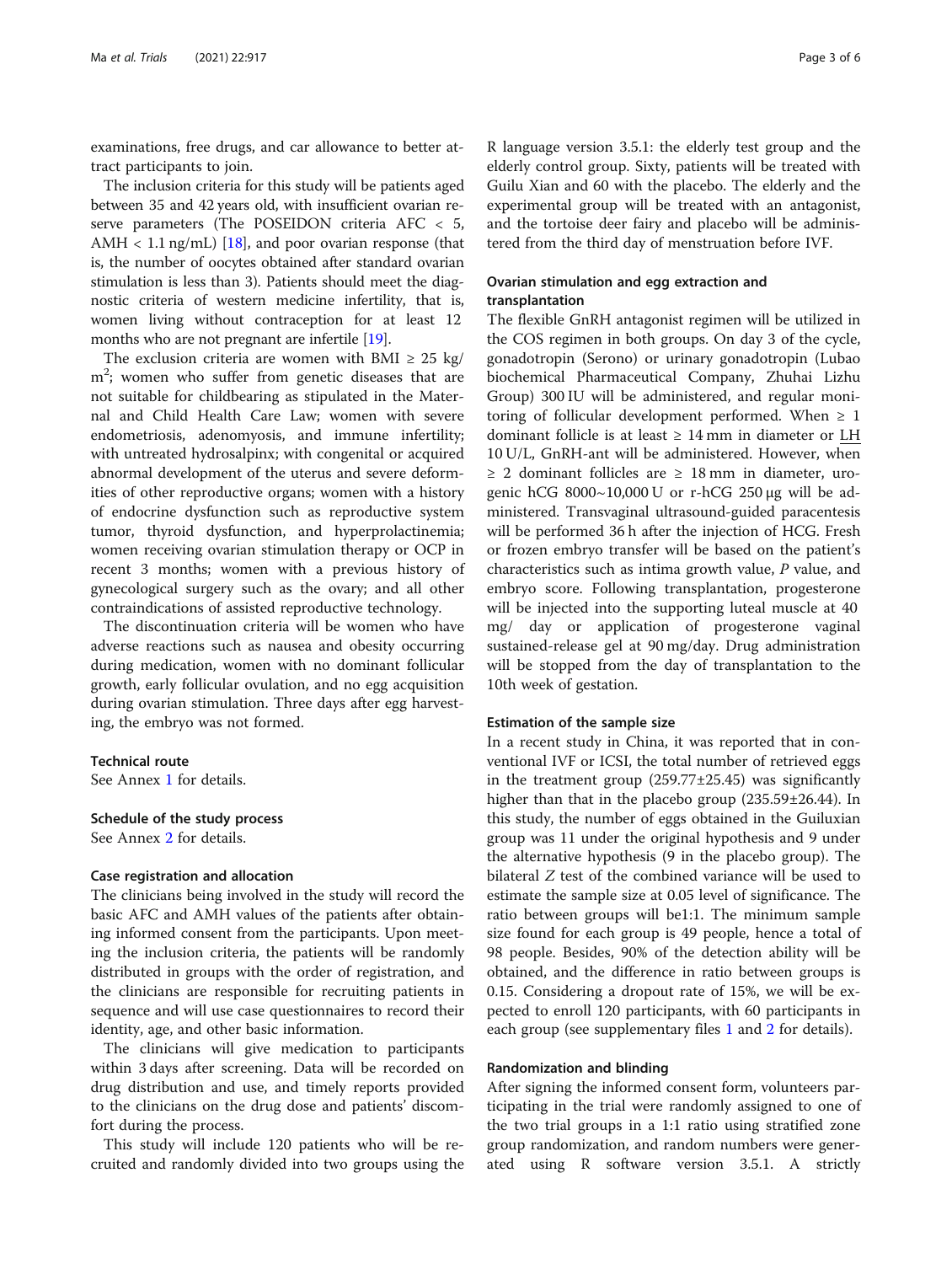confidential list of randomization numbers will be maintained by the dosing center staff. Randomization will be stratified by trial center in different regions. The active drug (Guilu Xian) and placebo will be manufactured with similar appearance and smell. The clinicians and patients will be blinded to the drug allocation until the end of the study. If there are multiple adverse reactions in the trial, we will take emergency unblinding measures to find the cause of adverse events. To achieve high precision, the trial will follow the Consolidated Standards of Reporting Trials (CONSORT) 2010 statement [\[20](#page-5-0)] and the updated guidelines for reporting parallel-group randomized trials of the traditional Chinese medicine CON-SORT [\[21\]](#page-5-0).

# Intervention

The Guilu Xian/placebo will be given to the patients at 5 g three times daily from the third day of their menstruation period before IVF for 40 days (provided by the preparation room of Affiliated Hospital of Shandong University of Traditional Chinese Medicine, and the extraction procedure will be based on the standard of preparation room SOP). Drug composition: tortoise glue, turtle glue, antler glue, Chinese wolfberry, American ginseng, Cornus officinalis, Hawthorn seed, jujube.

# Concomitant care

All subjects will not be allowed to take any other Chinese herbal supplements or nutritional supplements that may increase ovarian response for 3 months prior to the start of the study. Such drugs or nutritional supplements may affect the therapeutic effect of modified Guilu Erxian ointment.

#### Placebo

The placebo was produced by the Affiliated Hospital of Shandong University of Traditional Chinese Medicine. The placebo was not different from Guilu Xian in appearance, color, and odor and had no active ingredients. On the one hand, can prevent participants from recognizing being assigned to a placebo group, and this may reduce participants' compliance and on the other hand, it can prevent the potential beneficial effects of using vitamins as a placebo.

#### Patient compliance

Assessment of patient's compliance, including the bottle count of the drugs and weekly telephone follow-up, will be performed to find out if the participants are taking the medicine as agreed and any reasons for non-compliance. All unused drugs will be counted and registered. We will exclude patients with less than 70% compliance (i.e., in 40 days of treatment with Guilu fairy, while actually taking it for less than 28 days). They will not be included in the final analysis, but will be included in the intention-to-treat analysis.

#### Patient and public involvement

Patients and public were not involved in developing the research questions nor the study design. Moreover, they will not participate in the recruitment exercise or the conduct of the study. Results of the study will be disseminated to participants and their families via telephone and patient organization platforms.

### Outcome measurement

The primary outcome will be the number of eggs obtained, and the secondary outcome will include the 2PN number, cleavage number, grade I embryo number, implantation rate, abortion rate, persistent pregnancy rate, trigger day  $\geq 14$  mm follicles, Gn days, and Gn.

#### Data analysis

All data are reported as mean ± standard deviation (SD). Patients with low adherence will not be included in the final analysis, but will be included in the intention-totreat analysis. Two sets of analyses will also be performed for non-adherence and missing outcomes. The full analysis set (FAS) will include all patients who are randomized and will proceed according to the intentionto-treat principle. The protocol-compliant set will include all patients in the FAS who completed follow-up and did not experience a serious protocol violation.

For baseline comparisons, differences in means of continuous data between the placebo and intervention groups will be evaluated using independent Student's  $t$  tests or Mann-Whitney U tests, depending on whether the data are normally distributed, and frequencies will be compared using chi-square tests. For longitudinal data with baseline, we will evaluate mean differences between and within groups using repeated measures analysis of covariance (ANCOVA). All tests will be two-tailed and ratios between the two groups will be compared using Fisher's exact rate method with a significance level defined as a value < 0.05.

# Data management

Specialized data management physicians in each reproductive center will collect information on the patient number and various data of the patients during the trial to ensure that the information will not be disclosed. All data collected will be saved for 5 years after publication. Electronic data will be stored in password-protected computers and access will only be allowed to the principal investigator. The data were uniformly managed by the database of the Reproductive Center of Shandong University of Traditional Chinese Medicine. Data obtained will only be restricted for use in this study.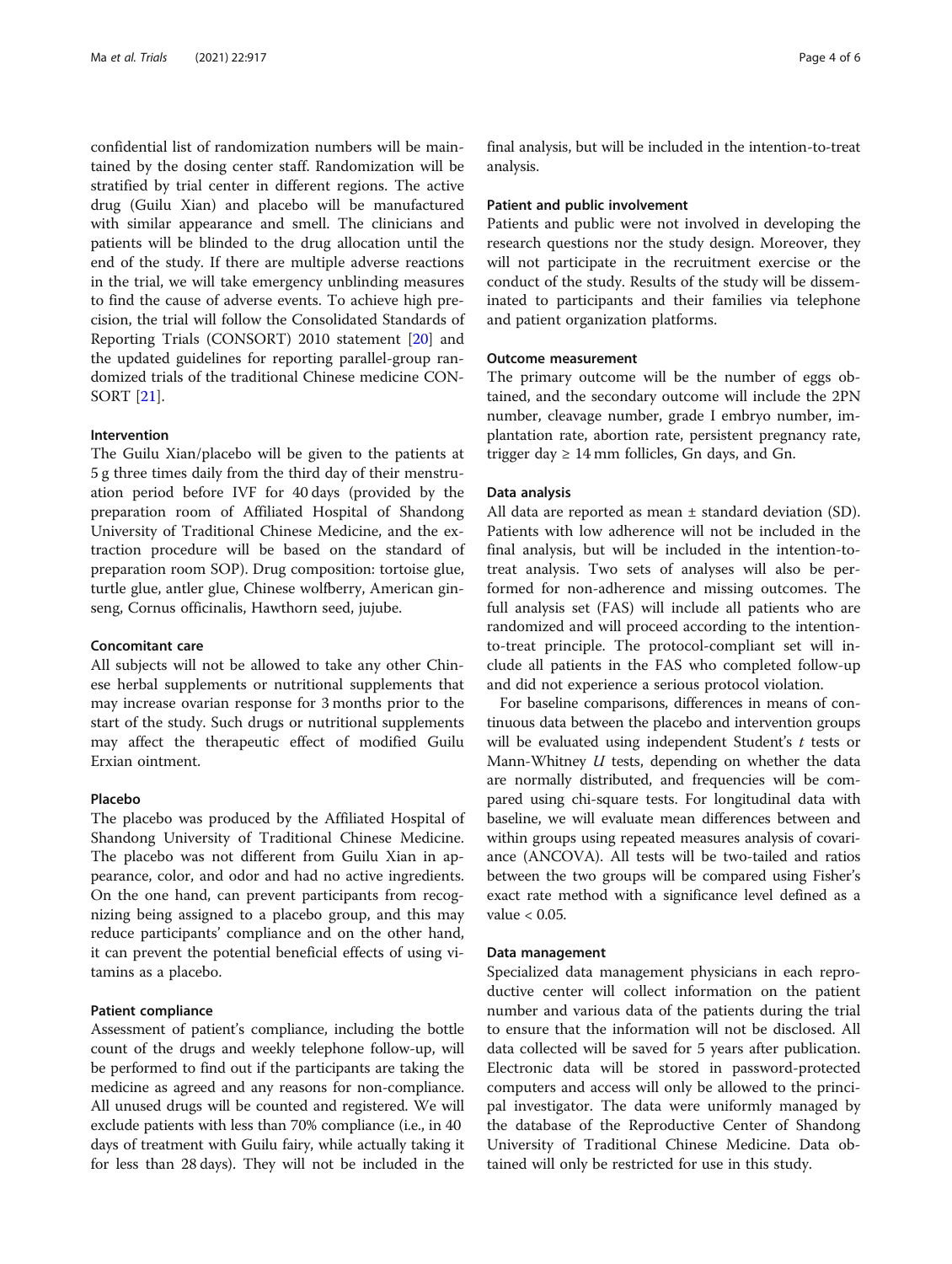#### <span id="page-4-0"></span>Supervision and management

We have also established a Data Monitoring Committee (DMC). The DMC is composed of the director of the Department of Reproductive Center of Shandong Provincial Hospital of Traditional Chinese Medicine as the chairman and the heads of the other two study sites as independent members. It is the responsibility of the DMC to monitor data, assess adverse events and cases of abnormal liver and kidney function results postintervention on a regular monthly basis, review the core trial process, conduct interim analyses (the interim analysis includes the evaluation of the patient's follicular growth status, the number of retrieved oocytes and the incidence of adverse events. If the incidence of events of early follicular ovulation and absence of follicles after stimulation is as high as 30%, or the incidence of adverse events is as high as 10%, the trial will be terminated and the reasons for this will be analyzed.), and discuss relevant protocol amendments.

#### Adverse events

The safety analysis will be performed on all participants who will have received at least one Guilu Xian treatment.

Regular quality assurance monitoring will be carried out for any adverse effects and to ensure that the study is safe and in line with the implementation plan. This will also ensure that the data are accurately recorded and stored. Any serious adverse effects will be reported to the principal investigator with immediate effect. We will compensate the participants accordingly according to the "Regulation on the Handling of Medical Malpractice" in China.

#### Ethical approval and consent

This study has been approved by the Reproductive Medicine Ethics Committees of the Affiliated Hospital of Shandong University.

Clinicians will receive written informed consent from each patient participating in the study before the study commences. This study was approved by the Ethics Committee of the Reproductive and genetic Center of Integrated traditional Chinese and Western Medicine in Jinan City, Shandong Province, China.

# **Discussion**

Previous studies have confirmed that traditional Chinese medicine formula Guilu Erxian ointment is effective in the treatment of male impotence, semen abnormalities, female dysfunctional uterine bleeding, peri-menopausal osteoporosis, and other reproductive system diseases. A recent study found that Jiawei Guilu Erxian ointment effectively increased the number of elementary ovarian follicles in mice with primary ovarian insufficiency [\[22](#page-5-0)]. However, Guilu Xian treatment has not been reported in an older population of infertile women. Therefore, this prospective, multi-center, randomized double-blind clinical trial will investigate the effect of Guilu Xian, a traditional Chinese medicine formula on IVF-ET outcome in older women with low prognosis.

This study is a multi-center prospective clinical trial with certain limitations. The trial will not completely rule out clinical treatment bias. It will be difficult to guarantee that patients have similar backgrounds when comparing the two groups.

There is no current study to predict the impact of the Chinese Medicine Guiluxian on elderly infertile patients. Therefore, a prospective study is required to determine the feasibility and effectiveness of the turtle deer fairy.

# Protocol amendments

If major modifications are planned, such as inclusion criteria, exclusion criteria, and analysis of trial outcomes, we will notify the trial registration center and journal through the official website. For others such as investigators, trial participants, or regulators, we will notify them by telephone.

#### Trial status

The trial was registered at the Chinese Clinical Trial Registry (ChiCTR) which is assigned to be the representative registry of China to join WHO ICTRP in 2007.

This trial is at version 1.3, 16 December 2019 (ChiTR).

The actual study start date was 1 July 2020 and the anticipated study end date is 31 December 2021. The recruitment start date was 15 October 2020; the anticipated recruitment end date is 31 January 2022.

#### Data dissemination

The findings of this study will be widely disseminated through conference papers, research reports, and academic publications.

#### Supplementary Information

The online version contains supplementary material available at [https://doi.](https://doi.org/10.1186/s13063-021-05867-5) [org/10.1186/s13063-021-05867-5.](https://doi.org/10.1186/s13063-021-05867-5)

Additional file 1. Technical route. Additional file 2. Schedule of the study process

#### Acknowledgements

We thank Zhengao Sun for his valuable support in designing this study.

#### Provenance and peer review

Not commissioned; externally peer-reviewed.

#### Authors' contributions

YM and ZS designed this study. XC, SJ, and YZ modified the article. DG and XW made significant contributions to sample size estimation and performed the statistical analysis. The authors read and approved the final manuscript.